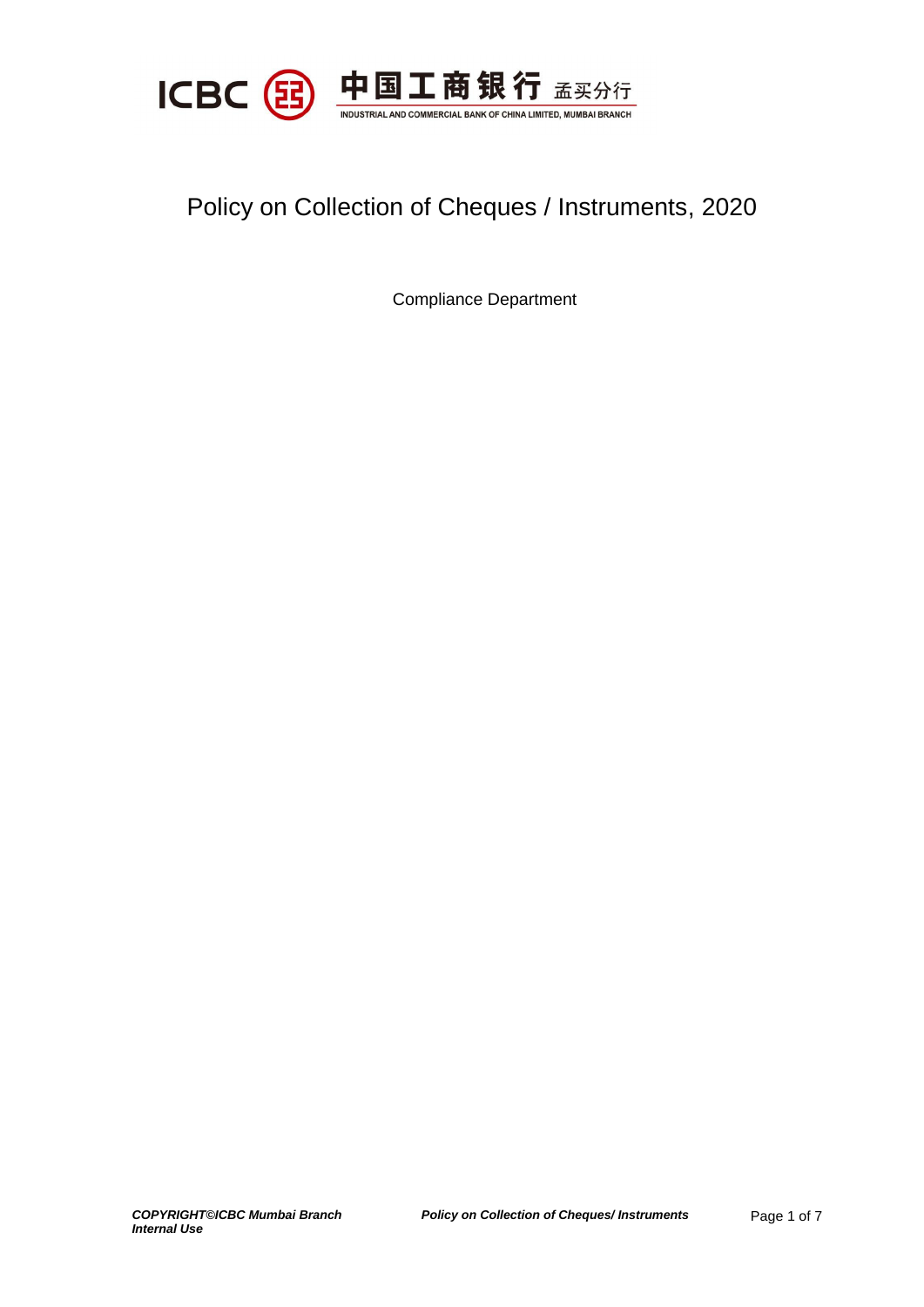



#### **Document History**

| <b>Document Name</b> | <b>Policy on Collection of Cheques /</b><br><b>Instruments</b> |
|----------------------|----------------------------------------------------------------|
| Document Type        | Policy                                                         |
| Version No           | 6                                                              |
| Author               | Compliance                                                     |
| Release Range        | <b>ICBC Mumbai Branch</b>                                      |
| Approved By          | <b>Compliance Committee</b>                                    |
| Date of Approval     | June 18, 2020                                                  |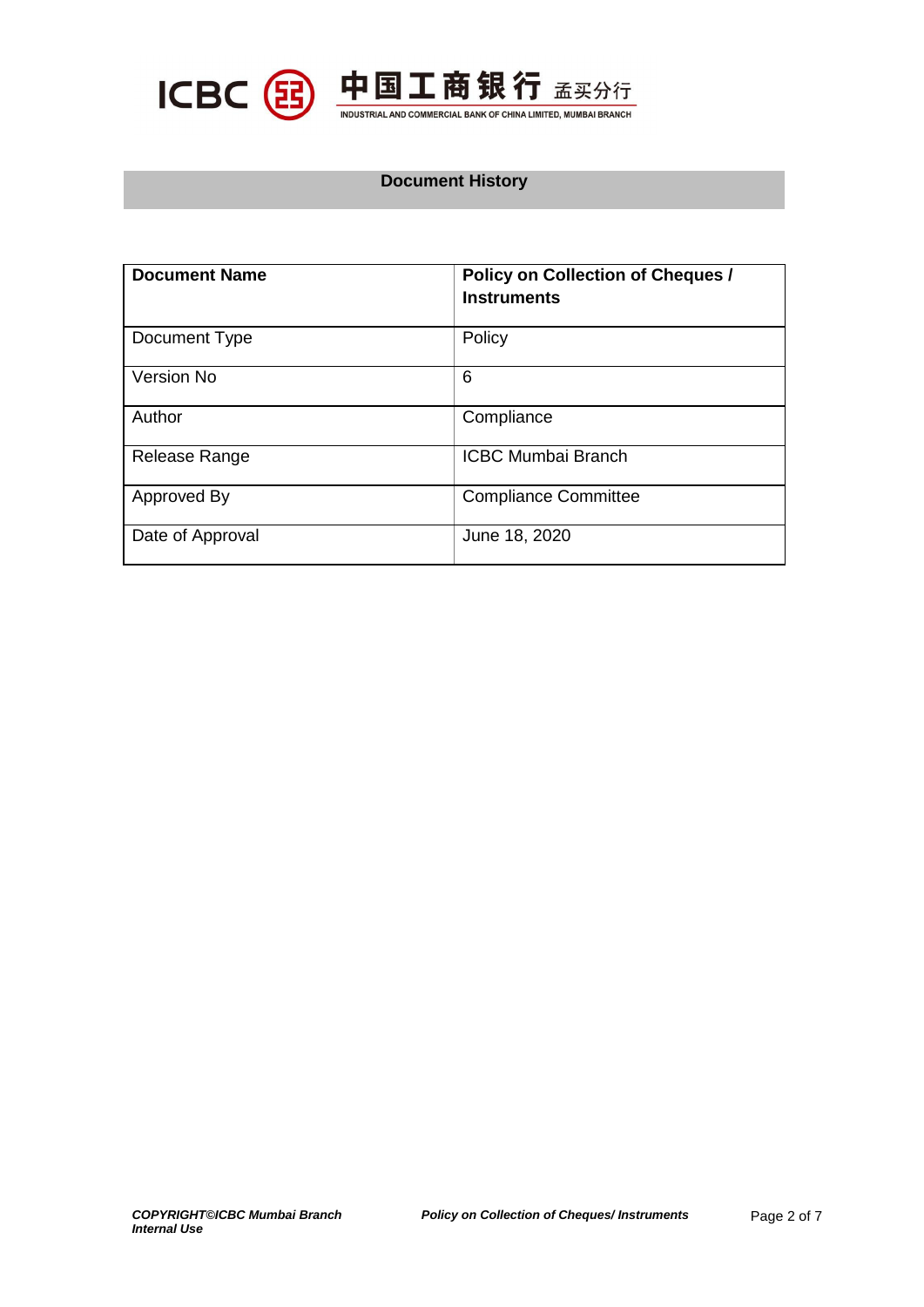



.<br>INDUSTRIAL AND COMMERCIAL BANK OF CHINA LIMITED, MUMBAI BRANCH

| <b>Version</b> | <b>Revised By</b>     | <b>Summary</b><br>of changes          | <b>Approved By</b>               | <b>Approval</b><br><b>Date</b> |
|----------------|-----------------------|---------------------------------------|----------------------------------|--------------------------------|
| 1.0            | <b>Malcolm Cooper</b> | <b>Initial Policy</b>                 | Management<br>Local<br>Committee | 21-Nov-2014                    |
| 2.0            | Malcolm Cooper        | Review                                | Compliance<br>Committee          | 26-Nov-2015                    |
| 3.0            | <b>Malcolm Cooper</b> | Review                                | Compliance<br>Committee          | 29-Sept-2016                   |
| 4.0            | <b>Malcolm Cooper</b> | Review                                | Compliance<br>Committee          | 23-April-2018                  |
| 5.0            | <b>Viiveck Shetty</b> | Point No. 4<br>- Timeframe<br>revised | Compliance<br>Committee          | 27-Mar-2019                    |
| 6.0            | <b>Viiveck Shetty</b> |                                       |                                  |                                |

This policy is the property of Industrial and Commercial Bank of China, Mumbai Branch. The compilation of this manual was done by the Compliance Department. The policy is used as a guideline and source of information. Any changes or alterations can only be made with the approval of the Chief Executive Officer (CEO)

For any comments on this document please contact Team-Compliance.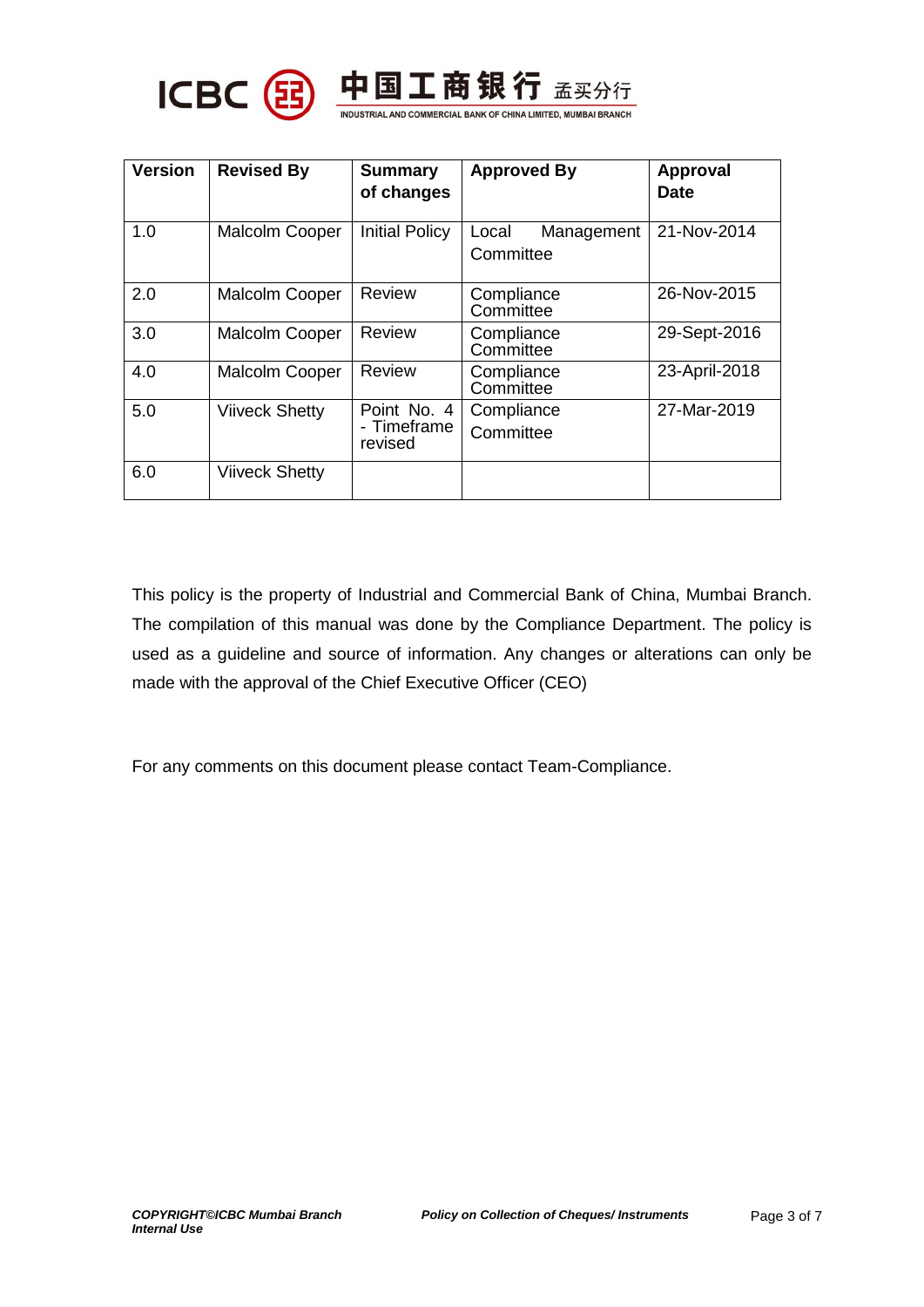

# **CONTENTS**

- 1. Introduction
- 2. Arrangements for Collection
- 3. Purchase of Local / Outstation cheques
- 4. Time Frame for Collection of Local / Outstation Cheques / **Instruments**
- 5. Cheques / Instruments lost in transit / in clearing process or at paying bank's branch
- 6. Service charge
- 7. Force Majeure
- 8. Review of Policy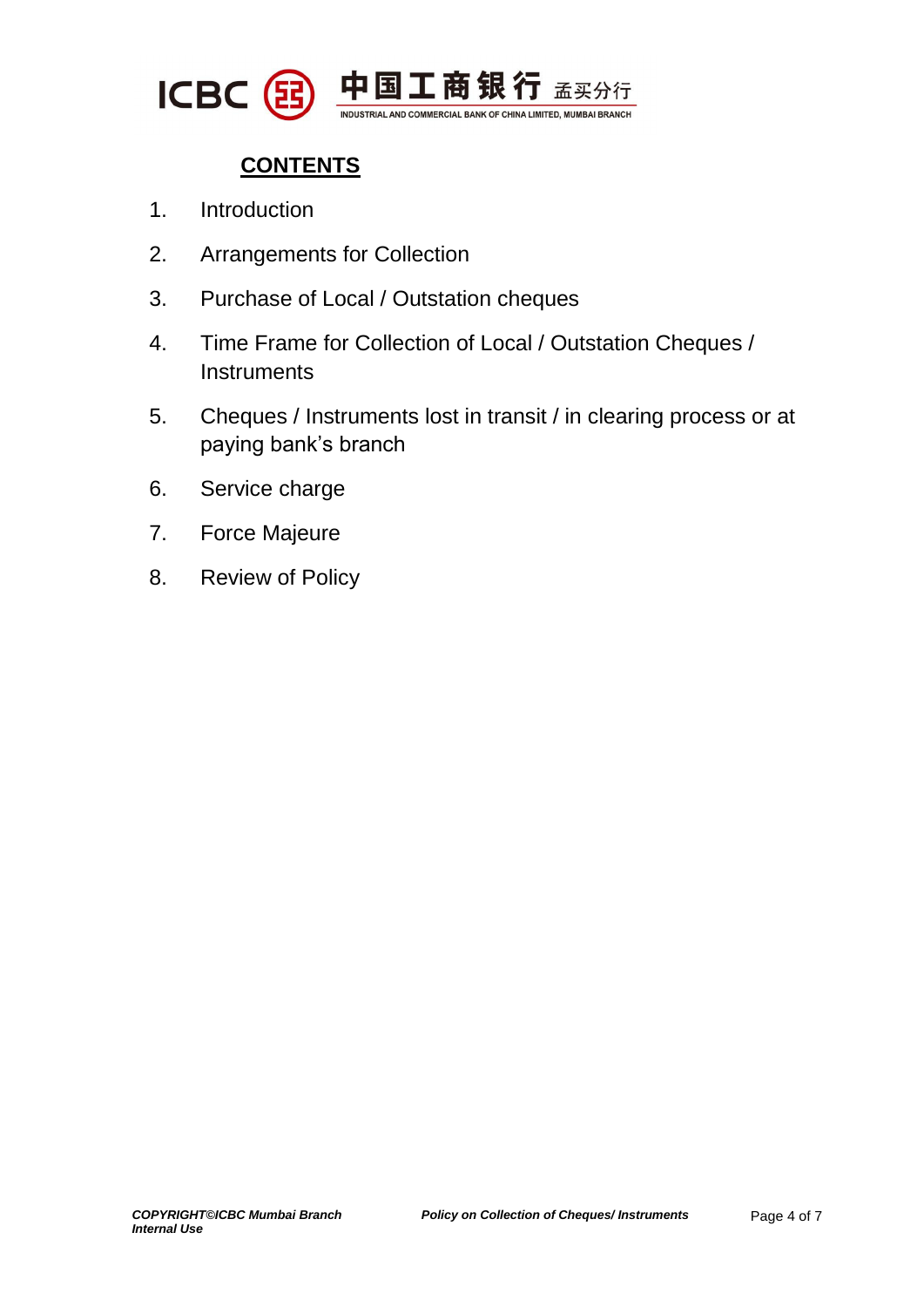

### **1. Introduction**

With a view to afford the best possible service to its customers, Industrial and Commercial Bank of China will endeavour to make available credit of the cheques or instruments sent for collection in the shortest possible time. To this end it would leverage the technology and expertise available with its Correspondents to the maximum possible extent.

This Collection Policy of the Bank is a reflection of on-going efforts to provide better service to customers and set higher standards for performance. The policy is based on principles of transparency and fairness in dispensing service to customers.

#### **2. Arrangements for Collection**

All cheques and other Negotiable Instruments payable locally would be presented through the clearing system through our Correspondent Bank. Cheques deposited at branch counters before the specified cut-off time will be presented for clearing on the same day, or not later than next business day. Cheques deposited after the cut-off time will be presented in the next clearing cycle. Withdrawal of amounts so credited would be permitted as per the cheque return schedule of the clearing-house.

#### **3. Purchase of local/outstation cheques**

Bank may, at its discretion, purchase local/outstation cheques tendered for collection at the specific request of the customer or as per prior arrangement. Besides satisfactory conduct of account, the standing of the drawer of the cheque will also be a factor considered while purchasing the cheque.

#### **4. Time Frame for Collection of Local / Outstation Cheques / Instruments**

For local cheques presented in clearing credit will be afforded on the  $3<sup>rd</sup>$  working day from the date on which the cheques are sent to the Correspondent Bank for clearing. The cut off timings for sending of instruments to the Correspondent Bank and their submission in local clearing in Mumbai are as under:

| Monday to Saturday       | Instruments tendered to our Bank before 11 a.m. (1 <sup>st,</sup> |
|--------------------------|-------------------------------------------------------------------|
| $3rd$ and $5th$ Saturday | will be submitted in clearing on the same date of                 |
| the month)               | tendering.                                                        |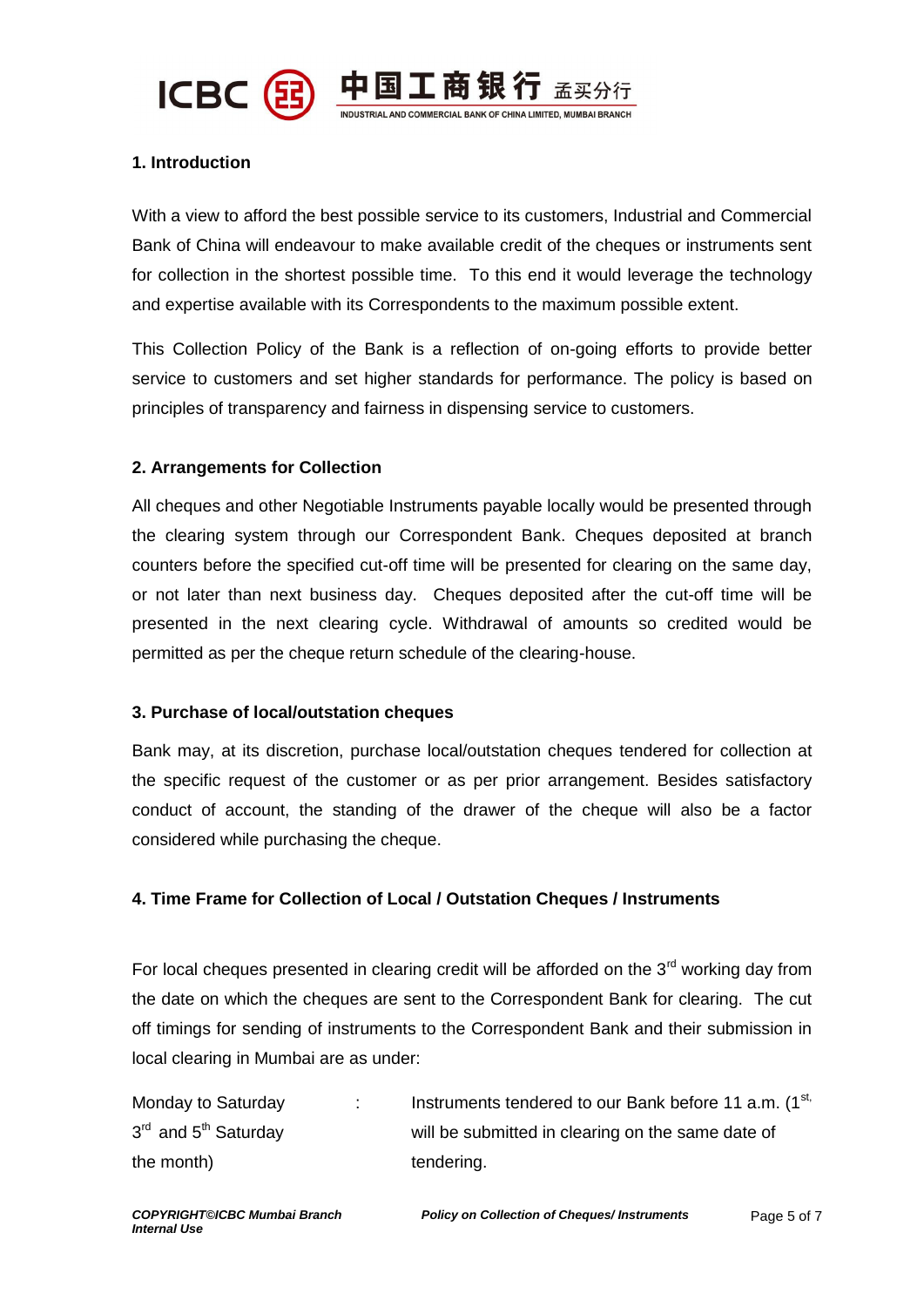

For instruments tendered to our Bank after 11 a.m. (Monday to Saturday - Only 1<sup>st, 3rd</sup> and 5<sup>th</sup> Saturdays) will be submitted in clearing on the next working date of tendering.

For cheques and other instruments sent for collection to the four metropolitan centres within the country the following time norms for credit of the customer's account shall be applied:

- a) Cheques payable and presented at the Banks' Correspondent Bank at any of the four major Metro Centres (New Delhi, Mumbai, Kolkata and Chennai): Maximum period of 3 days.
- b) At all other Centres: Maximum period of 14 days.

# **5. Cheques / Instruments lost in transit / in clearing process or at paying bank's branch**

In the event a cheque or an instrument accepted for collection is lost in transit or in the clearing process or at the paying bank's branch, the bank shall immediately on coming to know of the loss, bring the same to the notice of the accountholder so that the accountholder can inform the drawer to record stop payment and also take care that cheques, if any, issued by him / her are not dishonoured due to non-credit of the amount of the lost cheques / instruments. The bank would provide all assistance to the customer to obtain a duplicate instrument from the drawer of the cheque.

In line with the compensation policy of the bank, the Account holder will be compensated in respect of instruments lost in transit in the following way:

The bank would also compensate the customer for any reasonable charges he/she incurs in getting duplicate cheque/instrument upon production of receipt, in the event the instrument is to be obtained from a bank/ institution who would charge a fee for issue of duplicate instrument.

## **6. Service charge**

For all collection services, the bank will recover appropriate service charges as decided by the bank from time to time and as indicated in its schedule of charges.